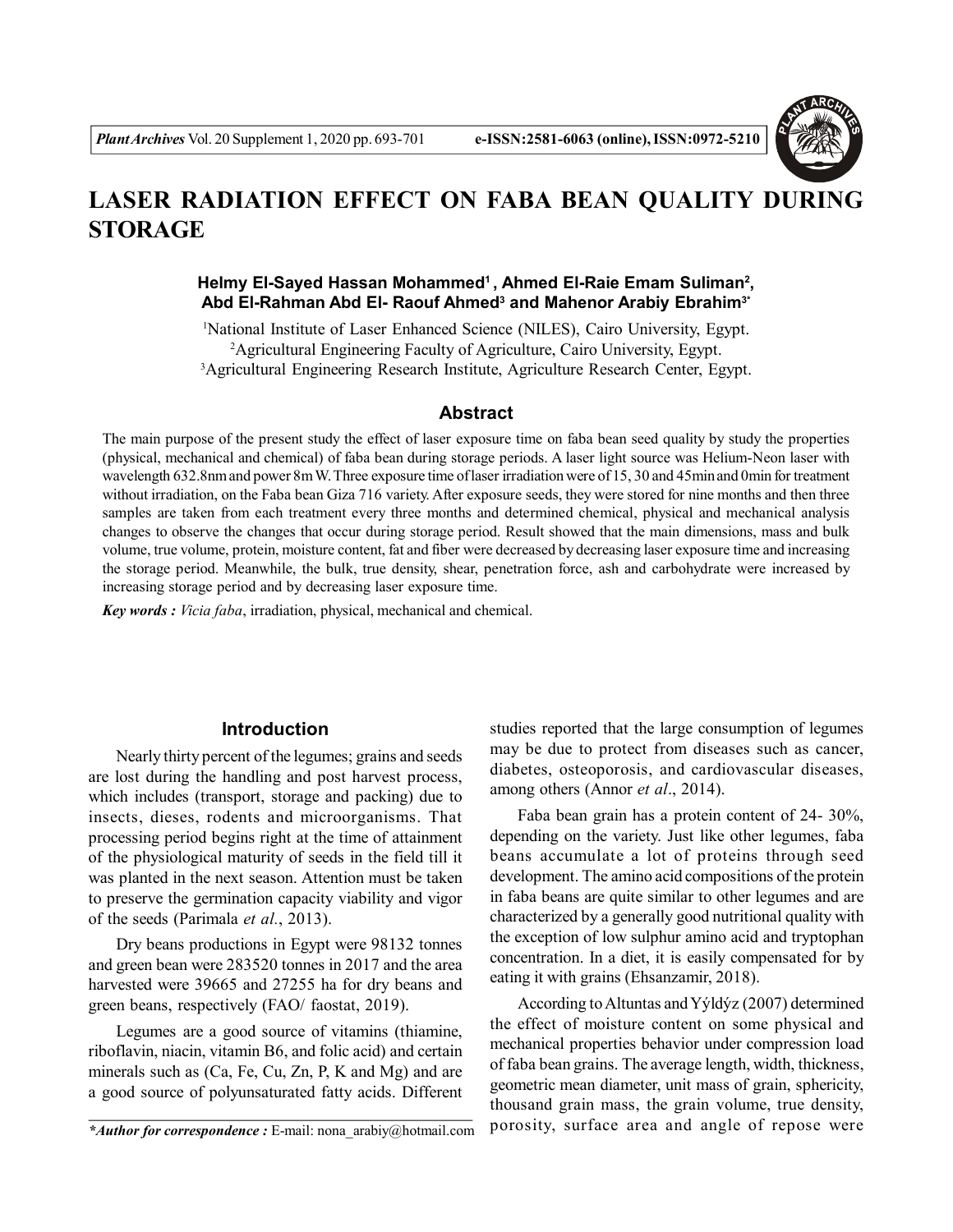increased as the moisture content increased. Meanwhile, the bulk density was found to decrease with increasing the moisture content.

Both storage methods and periods had noticeable effects on the protein contents of all parts of Faba bean seeds. Crude protein content of whole seed decreased from 29.2% to 27.3, 26.8 and 26.3% after storage for three months in Makamer, in tin cans after heating and in tin cans without heating, respectively. While, storage for six and nine months resulted in gradual decreases in the protein contents of these samples to reach 23.4, 22.2 and 19.8%, respectively, after nine months storage. These decreases in crude protein may be attributed to the activity of proteolytic enzymes (El-Refai *et al*., 1988).

Faba bean physical and mechanical attributes are so important in the design equipment for handling, drying, aeration, storing structures and processing (Shoughy and Amer, 2006).

Laser light has many applications in agriculture, but there is still much work to provide scientific evidence of its potential use as an alternative for the control of diseases originating within the seed, particularly for fungi that area unit internal. Even laser treatment has been reported to be effective, although since laser beams is narrow and the whole surface of the seed should be evenly exposed for good effect it is of limited practical interest (Sharma *et al*., 2015).

The stored product pests gain access to the grain storage from the standing crop in the field to various stages of grain processing and storage. Although, regarding one thousand species of insects are related to hold on merchandise in numerous elements of the globe, a few pests are considered as pests causing severe damage to the stored grains. The hold on grain insect pests are often classified on the premise of their feeding behavior as internal and external feeder or as major and minor pests supported the severity of damage, they cause (Srivastava and Sabtharishi, 2016).

The objectives of this study are :

- Study the physical, mechanical and chemical properties of faba bean during storage period.
- Using laser rays to conserve faba bean during storage period.
- Determine the most suitable dose of laser radiations to conserve the faba bean during storage.

# **Materials and Methods**

# **Sample preparation**

Faba bean seeds which used in this study were



**Fig. 1 :** Setup of laser.

provided by Field Crops Research Institute, ARC. Faba bean (*Vicia faba*) Giza 716 variety quantities used 3kg/ treatment. The experimental study was including laser Irradiation treatments have three exposure times of Laser radiation and sample without irradiation (control). The exposure times they were 15, 30 and 45 min for laser treatments and 0 min for treatment without irradiation.

#### **Laser setup**

As a source of radiation, was used a Helium-Neon gas laser (He-Ne) with an output power of 8mW and 632.8nm wavelength. It was consisted of the laser source, holders and beam expander. The Opto –electronic apparatus is shown in fig. 1.

#### **Physical and mechanical characteristics**

- Hundred Seeds were tested for mean seed dimensions the length, width, thickness of Faba bean grains, using a digital-vernier caliper.
- The average mass of 100-seed was calculated from 4 replicates, using a digital balance.
- The maximum force to penetrate and shear compress seeds were measured by Digital force gauge in Newtons (N) was determined to represent seed hardness.

# **Chemical characteristics**

Four samples of seeds (250g each) from each treatment to determine percentage of moisture contain, ash, protein, carbohydrates, fiber and fat were done using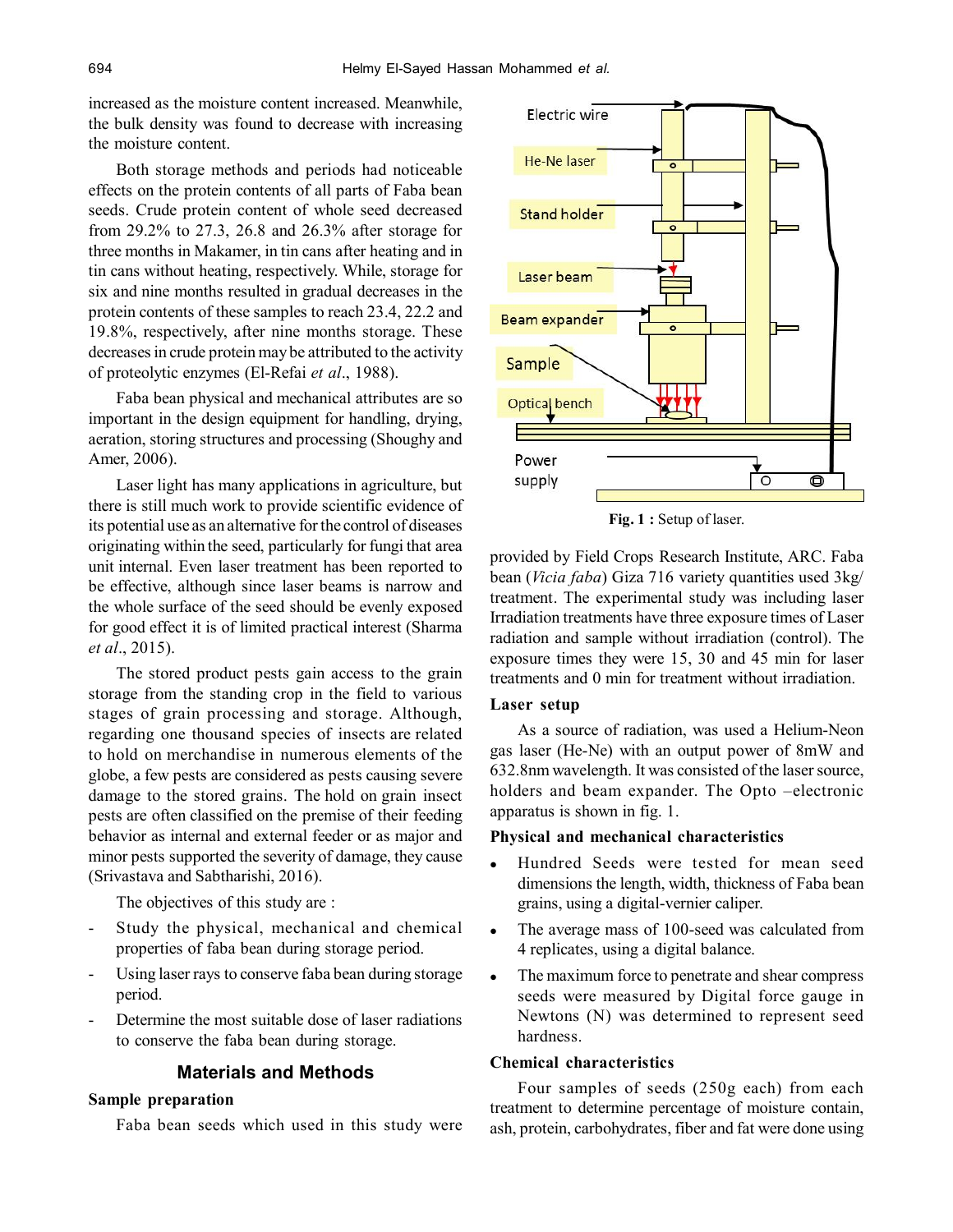#### the A.O.A.C. (2000) procedure.

After seeds were treated by Laser beam, each sample was placed in a plastic bag and stored for nine months at room temperature. Four samples are taken from each treatment every three months to determined chemical, Physical and mechanical analysis changes for observing the changes that occurred in faba bean quality during storage period.

#### **Statistic analysis**

A specialist statistical program (SPSS, Ver. 20) used to analyze the data to study the significant of deference between means of dependent and independent variables for faba bean seed by ANOVA and least significant difference (LSD).

### **Results and Discussion**

# **Effect of laser exposure time on physical properties of faba bean during storage periods**

**Effect of laser exposure time on Principal Dimensions of faba bean :** An average of the three principal dimensions (length, width and thickness) of faba bean seeds were indicated in figs. 2, 3 and 4 by using laser exposure time (15, 30 and 45min) and (0 min) treatment without irradiation, during storage periods of 0, 3, 6 and 9 months.

Fig. 2 indicated that length dimensions decreased by increased storage periods. The initial lengths at 0 months were 16.17, 16.18, 16.19 and 16.19mm and they were 15.6, 15.69, 15.74 and 14.72mm after 9months for 15, 30, 45min and 0min (control) for laser exposure time, respectively.

Fig. 3 illustrated that the width was increased by decreasing the storage time. The highest width at 0 months were 12.13 and 12.13mm can be achieved for (0 and 45min) and 12.1, 12.09mm for (30 and 15min), respectively and the lowest width were 11.33, 11.96, 11.78 and 11.67mm for (control, 45, 30 and 15min), respectively.

From the results introduced in fig. 4, it could be observed that the thickness reduction range from (0 month) to (9 months) were  $(5.73 - 5.46$ mm) and  $(5.76 - 1.76)$ 5.47 mm) can be achieved for (15 and 30min), while (5.79-5.62mm) and (5.80-5.31mm) for (45 and 0min), respectively. Similar results of increased in the physical properties with moisture content are reported by Tavakoli *et al*. (2009), who evaluated the effect of four levels of moisture content ranging from 6.92 to 21.19% d.b. on some physical properties behaviour under compression load of soybean grains. Increased the average width, length, thickness, geometric mean diameter, arithmetic,



**Fig. 2 :**Effect of laser exposure time on length of faba bean seeds.



**Fig. 3 :**Effect of laser exposure time on width of faba bean seeds.



**Fig. 4 :**Effect of laser exposure time on thickness of faba bean seeds.

angle of repose surface area and thousand grain mass by increasing moisture content from 6.92 to 21.19%.

Shoughy and Amer (2006) evaluated the physical and mechanical properties of three different varieties of faba bean seeds as a function of moisture content. The average length of faba bean seeds decreased from 16.46 to 13.55mm, from 20.91 to 18.49mm and from 22.24 to 20.52mm; the width decreased from 13.23 to 10.69mm, from 15.53 to 13.26mm and from 16.82 to 14.99mm; the thickness from 8.42 to 6.29mm, from 9.32 to 7.51 mm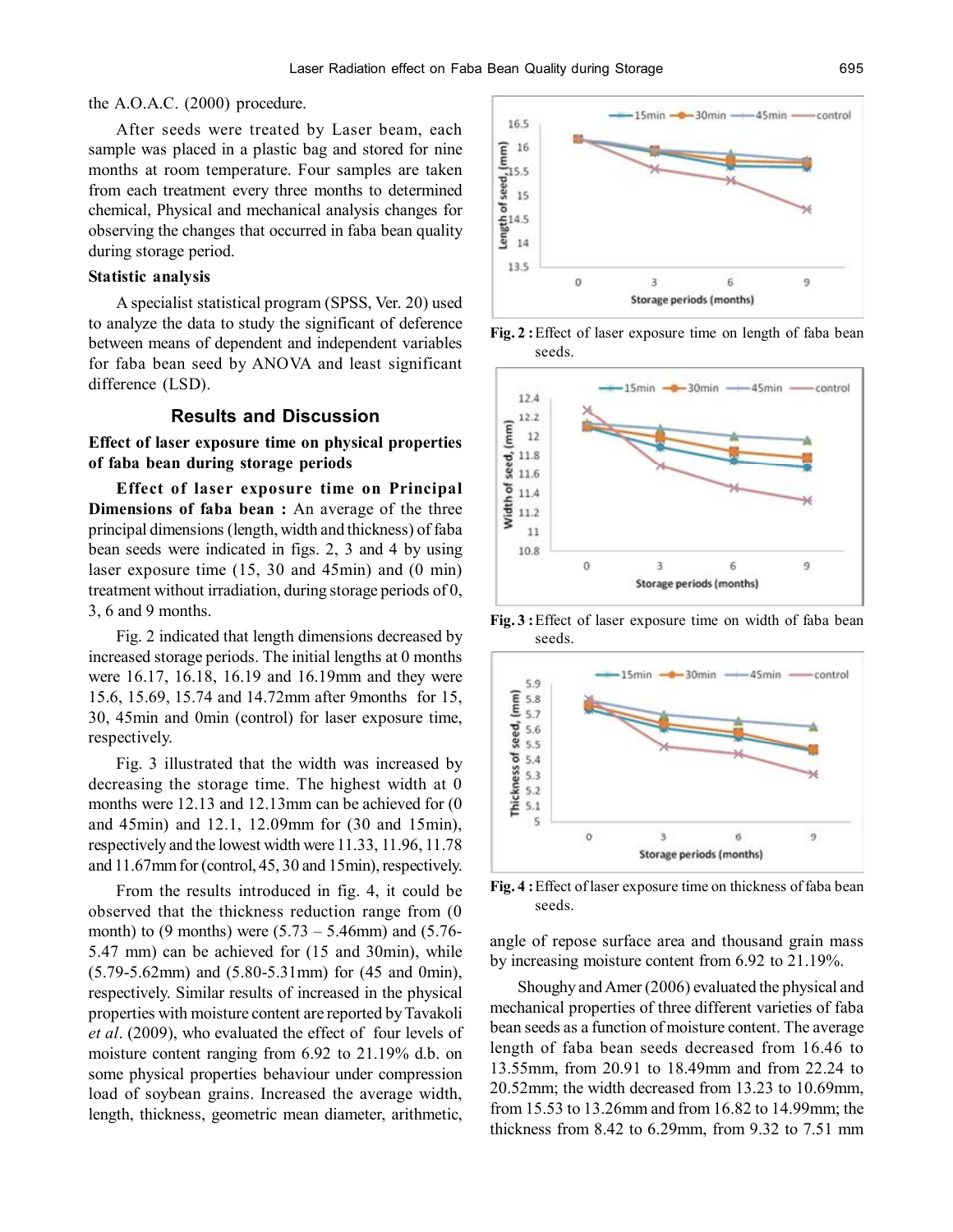

**Fig. 5 :**Effect of laser exposure time on mass of faba bean seeds.



**Fig. 6 :**Effect of laser exposure time on bulk volume of faba bean.



**Fig. 7 :**Effect of laser exposure time on bulk density of faba bean seeds.

and from 16.82 to 14.99mm for medium1, medium2 and large-seeds, respectively as the moisture content decreased from 26.5 to 9.8%. Altuntas and Yýldýz (2007) studied the effect of moisture content on some physical properties and mechanical behavior for faba bean grains. The average width, length and thickness ranged from 13.66 to 12.54mm, 19.77 to 18.40mm and 8.03 to 7.00 mm, respectively. And the unit mass of grain, grain volume, sphericity, thousand grain mass, angle of repose and true



**Fig. 8 :**Effect of laser exposure time on true density of faba bean seeds.



**Fig. 9 :**Effect of laser exposure time on shear of Faba bean seeds.



**Fig. 10 :** Effect of laser exposure time on penetration of faba bean seeds.

density of faba bean grains decreased from 1.301 to 1.147g, 1.099 to 0.998 Cm<sup>3</sup> , 1332.67 to 1140.15g, 1206.21 to 1151.33 kgm-3 respectively as the moisture content decreased from 25.08% to 9.89% d.b.

**Effect of laser exposure time on Mass , Volume and density of faba bean :** Fig. 5 indicated that mass decreased by increasing storage periods. The lowest values of mass were (79.09 and 83.18g) for (0 and 15min). While they were (83.46 and 85g) after 9months for treatment (30, 45min), respectively.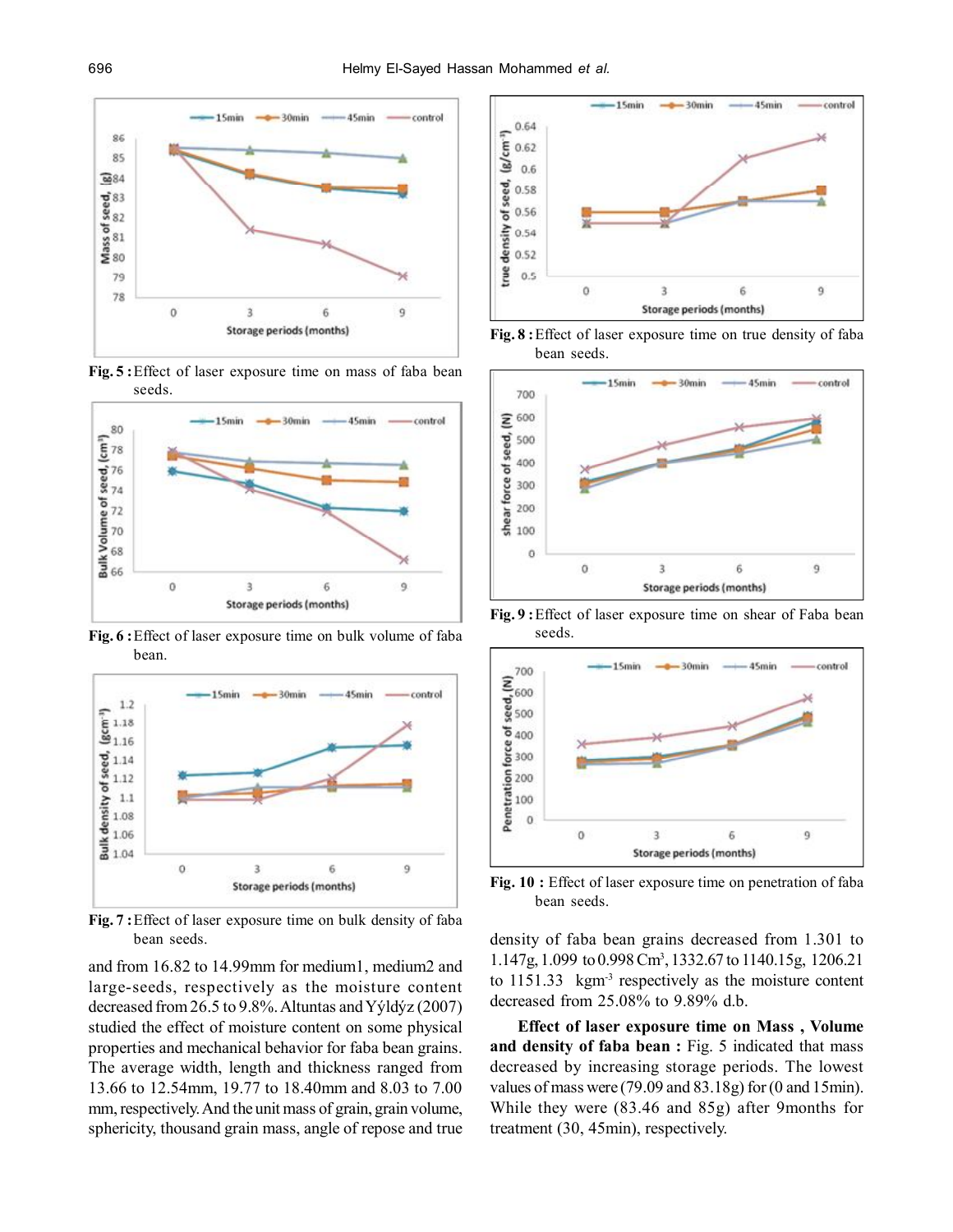Figs. 6 and 7, they were indicated that bulk volume and true volume decreased by increasing storage periods. The lowest values after 9 month were (67.18 and 126  $\text{cm}^3$ ) and (71.96 and 144  $\text{cm}^3$ ) for (0 and 15 $\text{min}$ ). While they were  $(74.87 \text{ and } 145 \text{ cm}^3)$  and  $(76.53 \text{ and } 149 \text{ cm}^3)$ after 9 months for treatment (30, 45min), respectively.

From the results introduced in figs. 5, 6, 7 and 8, it could be observed that the bulk density and true density increased by the increasing storage period.

Shoughy and Amer (2006) evaluated the physical and mechanical properties of three different varieties of faba bean seeds as a function of moisture content in the range of 9.8 to 26.5% (dry basis, d.b.). The volume of seed and thousand seed mass were linearly increased. While, the bulk and true densities have a negative relationship with moisture content. Altuntas and Yýldýz (2007) determined the effect of moisture content on some physical properties and mechanical behavior for faba bean grains. They found that as the moisture content decreased from 25.08% to 9.89%d.b., the bulk density was found to increase from 381.6 to 419.59kgm-3. Yalçýn *et al*. (2007) the physical properties of pea seed were evaluated as a function of moisture content. They found that by decreasing the moisture content from 35.08 to 10.06%d.b. The true and bulk densities were increased.

# **Effect of laser exposure time on mechanical properties of faba bean during storage periods**

**Effect of laser exposure time on shear force of** faba bean : Fig. 9 shows the Effect of laser exposure time on shear force of faba bean during storage periods. It was indicated that shear force was increased as the storage periods increase. Meanwhile, the shear force was found to decrease with increasing laser exposure time. The initial shear force at 0 months were 318.3, 308.8, 287.0 and 371.6N and they were 582.1, 550.4, 503.9 and 597.0N after 9months for 15, 30, 45min and 0min (control) for laser exposure time, respectively.

**Effect of laser exposure time on Penetration force of faba bean :** Fig. 10 illustrated that the effect of laser exposure time on the penetration force of faba bean during storage periods. It was indicated that the Penetration force was increased as storage periods increased. Meanwhile, the Penetration force was found to decrease with increasing laser exposure time. The highest Penetration force at 0 months were 576.1 and 490.1N can be achieved for (0 and 15min), and 480.9, 463.3N for (30 and 45min), respectively, and the lowest Penetration force were 358.8, 264.1, 273.9 and 282.7N for (control, 45, 30 and 15min), respectively. These results are consistent with Kingsly *et al*. (2006) who reported

that the hardness and toughness of pomegranate seeds decreased with increase in moisture content.

# **Effect of laser exposure time on chemical properties of faba bean during storage periods**

**Effect of laser exposure time on protein percent of faba bean :** Fig. 11 shows the reduction in protein percentage at 15, 30, 45 min and 0min of laser exposure time for storage periods (0, 3, 6 and 9 months). The results indicated that the highest reduction in protein percentages at (after 9 months) were (23.22 and 22.78%) for (45 and 30 min) and (21.92 and 20.15%) for (15 and 0 min), respectively.

The results were agreed with the range obtained by Abeer *et al*. (2013), which ranged from 26.65 to 30.72%. Likewise, Boghdady *et al*. (2017) also reported that the percentage of protein in faba beans ranged between 18- 32%, which is consistent with the results obtained from the study. And Gezer *et al*. (2003) found that Protein content was 29.63%. While Al-Nouri and Siddiqi (1982) state the range of protein percentage between 24.2 - 29.2% for 12 faba bean cultivar.

**Effect of laser exposure time on moister percent of faba bean :** Fig. 12 show the reduction in Moisture content percentage for 15, 30, 45 min and 0min laser exposure time for storage time (0, 3, 6 and 9 months). The relationship between reduction in moisture content percentage for 45, 30, 15 and 0 min irradiation and storage period represented in fig. 12. It could be found that the moisture content percentages decreased by increasing storage period. The highest reduction (after 9 months) were (9.20 and 9.17%) can be achieved for (45, 30min) irradiation and  $(9.14$  and  $8.70\%)$  for  $(15, 0min)$ , respectively. The results agree with the range obtained by Abeer *et al*. (2013), which ranged from 9.15 to 10.45%.

**Effect of laser exposure time on fat percent of** faba bean : Fig. 13 shows the reduction in fat percentage for 15, 30, 45min and 0min of laser exposure time for storage periods (0, 3, 6 and 9 months).

From the results introduced in fig. 13, it could be observed that the fat percentage decrease range from 0 to 9 months were (3.69 - 2.00%) and (3.52- 1.95%) can be achieved for (45 and 30 min), while (3.50 - 1.73%) and (3.84 - 1.73%) for (15 and 0min), respectively. The results of this study are equal to those reported by Abreu *et al*. (2013), working with sunflower seed concluded that oil content in the seeds declined over time regardless of storage condition. Stefanello *et al*. (2015) stated that the percentage of lipids of maize seeds decreased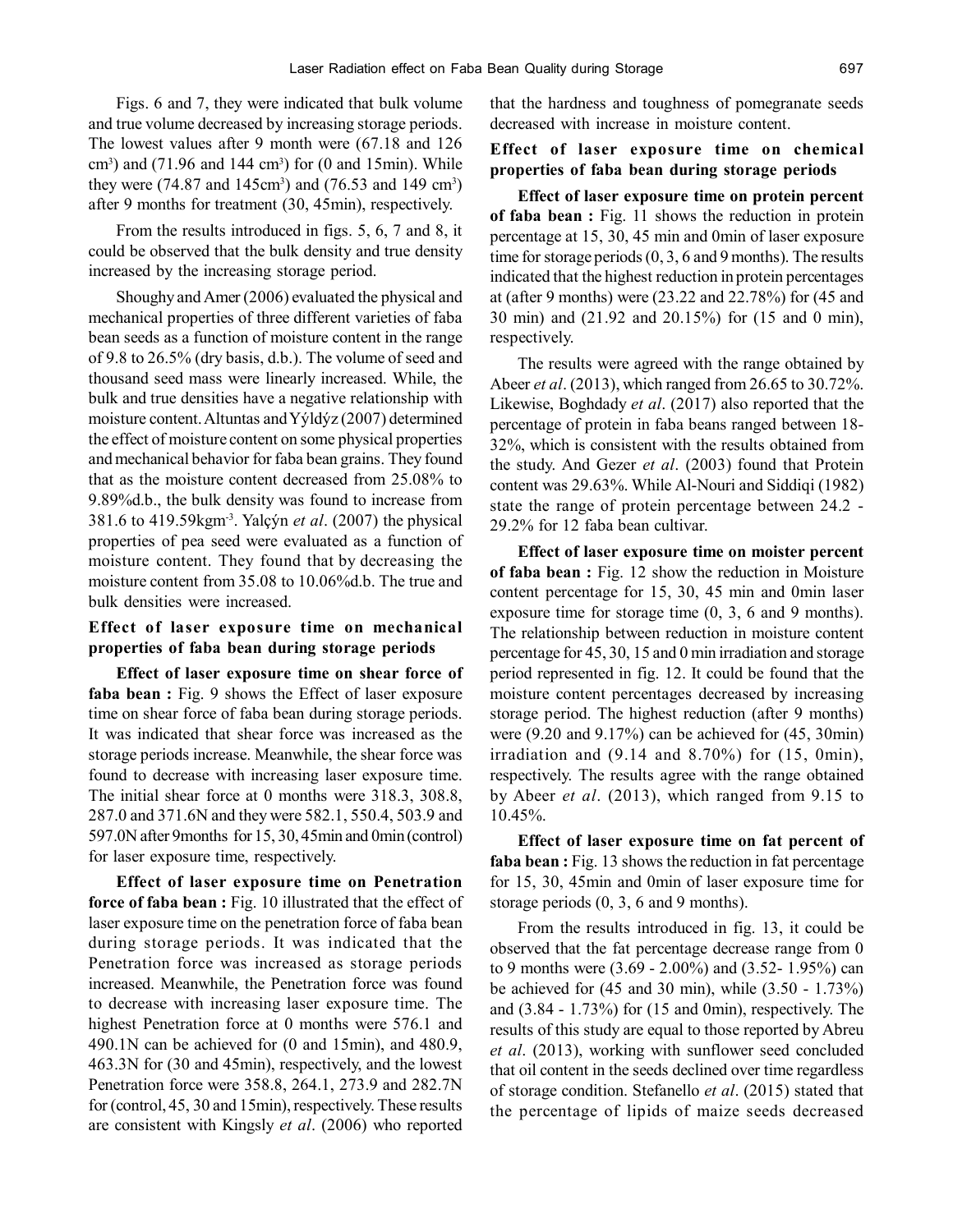

**Fig. 11 :** Effect of laser exposure time on protein percentage of Faba bean during storage time.



**Fig. 12 :** Effect of laser exposure time on moisture percentage of Faba bean during storage time.



**Fig. 13 :** Effect of laser exposure time on fat percentage of Faba bean during storage time.

significantly at the end of the storage period, regardless of storage conditions used, And they cited the explanation of the great difference in the percentage of lipids occur thanks to the increased consumption of reserve substances seeds, due to the occurrence of biochemical processes in seed mass.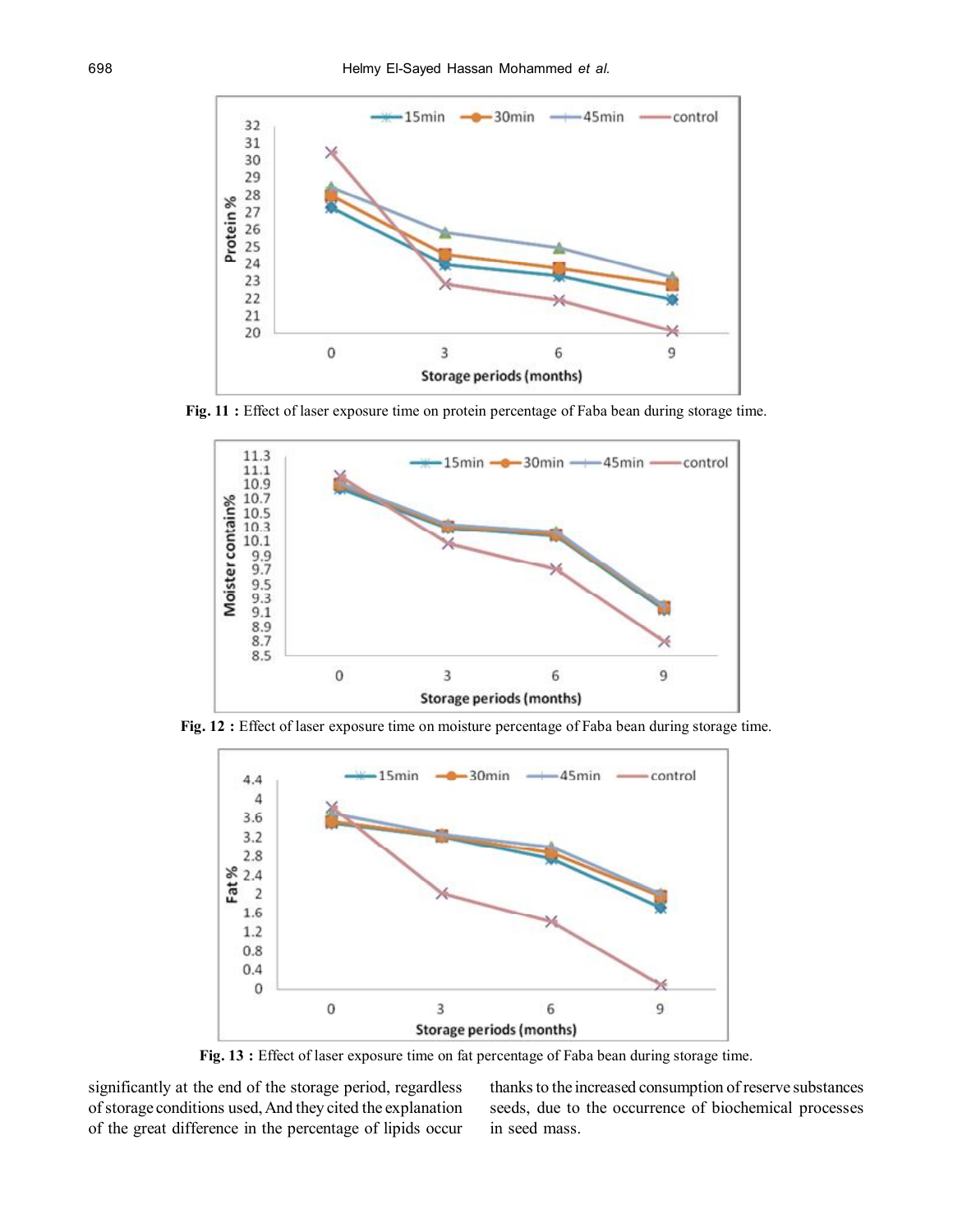

**Fig. 14 :** Effect of laser exposure time on fiber percentage of Faba bean during storage time.



**Fig. 15 :** Effect of laser exposure time on ash percentage of Faba bean during storage time.

**Effect of laser exposure time on Fiber percent of faba bean :** Fig. 14 show the reduction in fiber content percentage for 15, 30, 45 and 0min of laser exposure time for storage periods (0, 3, 6 and 9 months). The results presented in fig. 14 show the change in faba bean fiber percentage for treatments 45, 30, 15 and 0min with time storage period, it could be indicated that the fiber percentage decreased by increased storage period. The highest decreased after 9months was (8.58 and 8.30 %) can be achieved for (45, 30min) and (7.99 and 7.14%) for treatments (15, 0min), respectively. The average Fiber content of twelve faba bean cultivar was 6.1% it reported by Al-nouri and Siddiqi (1982).

**Effect of laser exposure time on ash percent of** faba bean : Fig. 15 shows the reduction in ash content percentage for 15, 30, 45 and 0min of laser exposure time for storage periods (0, 3, 6 and 9 months).

Fig. 15 indicated that the ash content increased by

increased the storage period. The highest values (9months) were (3.95, 3.62%) can be achieved (45, 30 min) and (3.62, 3.84%) for (15, 0) min, respectively. Similar results were obtained by Stefanello *et al*. (2015) that is during the storage period, the metabolic activity of seeds and associated microorganisms consume the organic matter metabolizing it to carbon dioxide, without changing the mineral composition. Consequently, increasing the intake of organic material the ashes will raise. While Al-nouri and Siddiqi (1982) found the average Ash for twelve faba bean cultivar was 3.2%.

**Effect of laser exposure time on carbohydrate percent of faba bean :** Fig. 16 shows the reduction in carbohydrate percentage for 15, 30, 45 min and 0min of laser exposure time for storage periods (0, 3, 6 and 9 months).

Fig. 16 indicated that the carbohydrate percentage increased by increasing the storage time. The high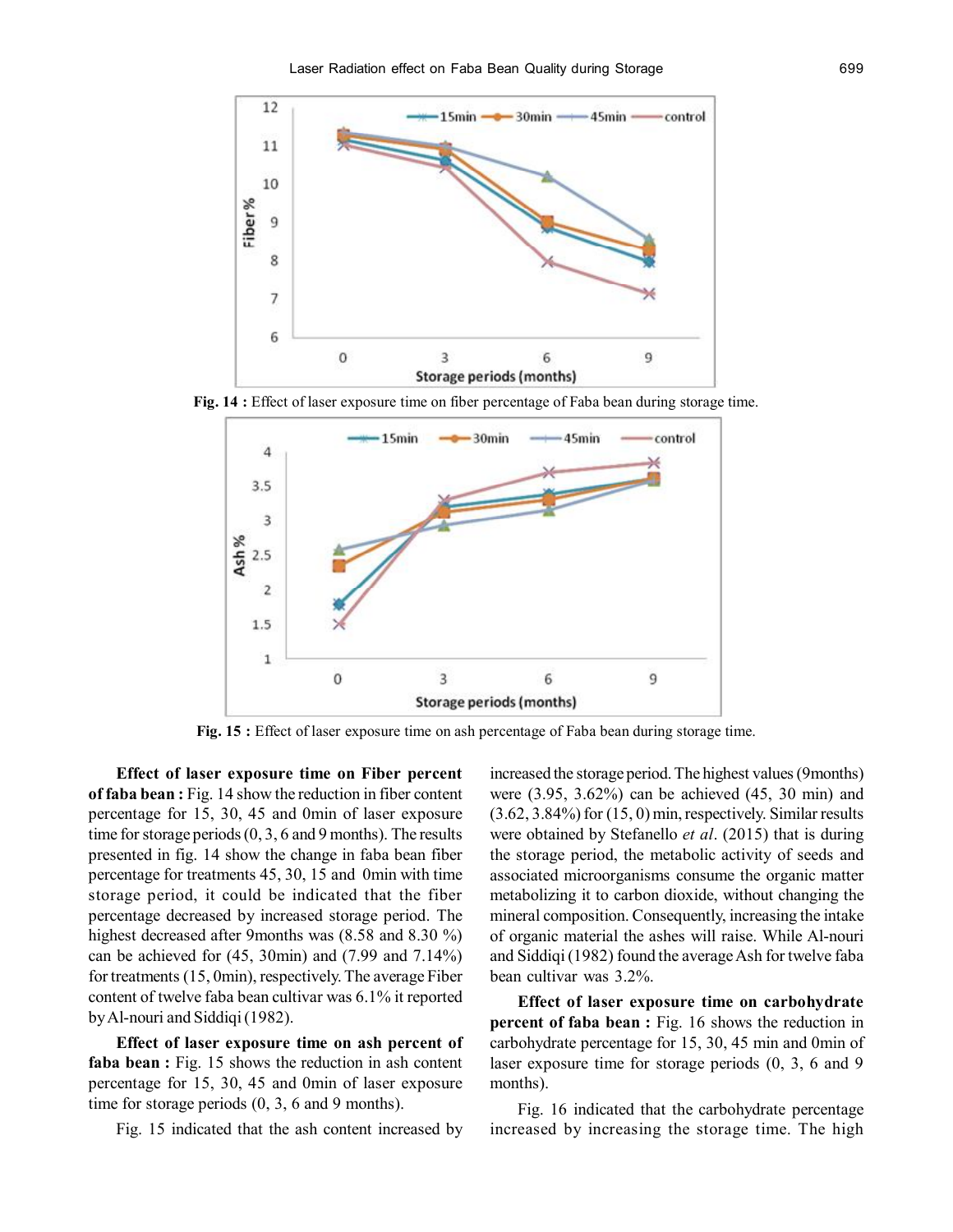

**Fig. 16 :** Effect of laser exposure time on carbohydrate percentage of Faba bean during storage time.

| Table 1 : Least significant difference (LSD) results. |  |  |
|-------------------------------------------------------|--|--|
|-------------------------------------------------------|--|--|

| <b>Items</b>                   | <b>Average of laser exposure</b><br>time (min) |         |          |           |
|--------------------------------|------------------------------------------------|---------|----------|-----------|
|                                | 0                                              | 15      | 30       | 45        |
| Length (mm)                    | 15.45                                          | 15.82*  | 15.88*   | 15.94*    |
| Width (mm)                     | 11.65                                          | 11.85*  | $11.93*$ | $12.04*$  |
| Thickness (mm)                 | 5.51                                           | 5.59    | $5.61*$  | $5.69*$   |
| Mass $(g)$                     | 81.67                                          | 84.04*  | 84.16*   | 85.29*    |
| Bulk Volume (cm <sup>3</sup> ) | 72.79                                          | 73.73   | 75.90*   | 76.98*    |
| Bulk density $(g/cm^3)$        | 1.12                                           | $1.14*$ | $1.11*$  | $1.11*$   |
| True density $(g/cm^3)$        | 0.59                                           | $0.57*$ | $0.57*$  | $0.56*$   |
| Shear $(N)$                    | 500.85                                         | 441.68  | 428.90*  | $408.13*$ |
| Penetration (N)                | 442.73                                         | 357.85* | 350.50*  | 336.95*   |
| Fat $%$                        | 1.85                                           | $2.80*$ | $2.89*$  | 2.99*     |

\* The mean difference is significant at the 0.05 level.

carbohydrate after 9 month were (60.07 and 55.60%) can be achieved for (0 and 15min) and (54.18 and 53.4%) for (30 and 15min), respectively. Stefanello *et al*. (2015) stated that the increase in the percentage of carbohydrates is related to the decrease between the protein and lipid fractions during storage. The carbohydrates content of faba beans ranged from 55- 63% was reported by Boghdady *et al*. (2017). Abeer *et al*. (2013) obtained 58 to 62.25.8% for carbohydrates of faba beans.

Figs. 11, 12, 13, 14, 15 and 16 indicated that the effect of irradiation treatment with storage time on chemical properties of faba bean. Results show that protein, moisture content, fat, and fiber increased. While the ash and carbohydrate was decreased with increase storage time. That may be occurring because of the chemical characteristics of degradation and/or of a request of its constituents during storage.

#### **Statistic analysis**

ANOVA test outlined that the correlation between laser treatment and physical and mechanical properties and fat percentage of faba beans seeds is worth mentioning because calculated F is significant, meanwhile, for the rest chemical properties were none statistically significant at the 0.05 level. Which means that laser treatment preserve the quality of the physical and mechanical properties of bean seeds and does not effect the chemical content of the seeds.

From table 1, the single most conspicuous observation to emerge from the data comparison was no significant differences between 30min and 45min for faba bean seeds for all indicators.

### **Conclusion**

The different quality properties of faba bean after Laser irradiation time found to be  $\cdot$ 

The main dimensions, mass and bulk volume and true decreased by increasing the storage period and decreasing laser exposure time. Meanwhile, the bulk and true density increase by increasing the storage period, and increasing laser exposure time. While the shear and Penetration force was increased as the storage periods increase, and decreasing laser exposure time. Main whiles that protein, content, fat and fiber increased. While the ash, moisture and carbohydrate was decreased with increase storage time and decreasing laser exposure time.

# **References**

Abeer, A. A., M. S. Reiad and H. S. Ibrahim (2013). Characterization of Some Faba Bean Genotypes using Morphological and Chemical Methods. *Egyptian Journal of Plant Breeding*, **203(1130)** : 1-19.